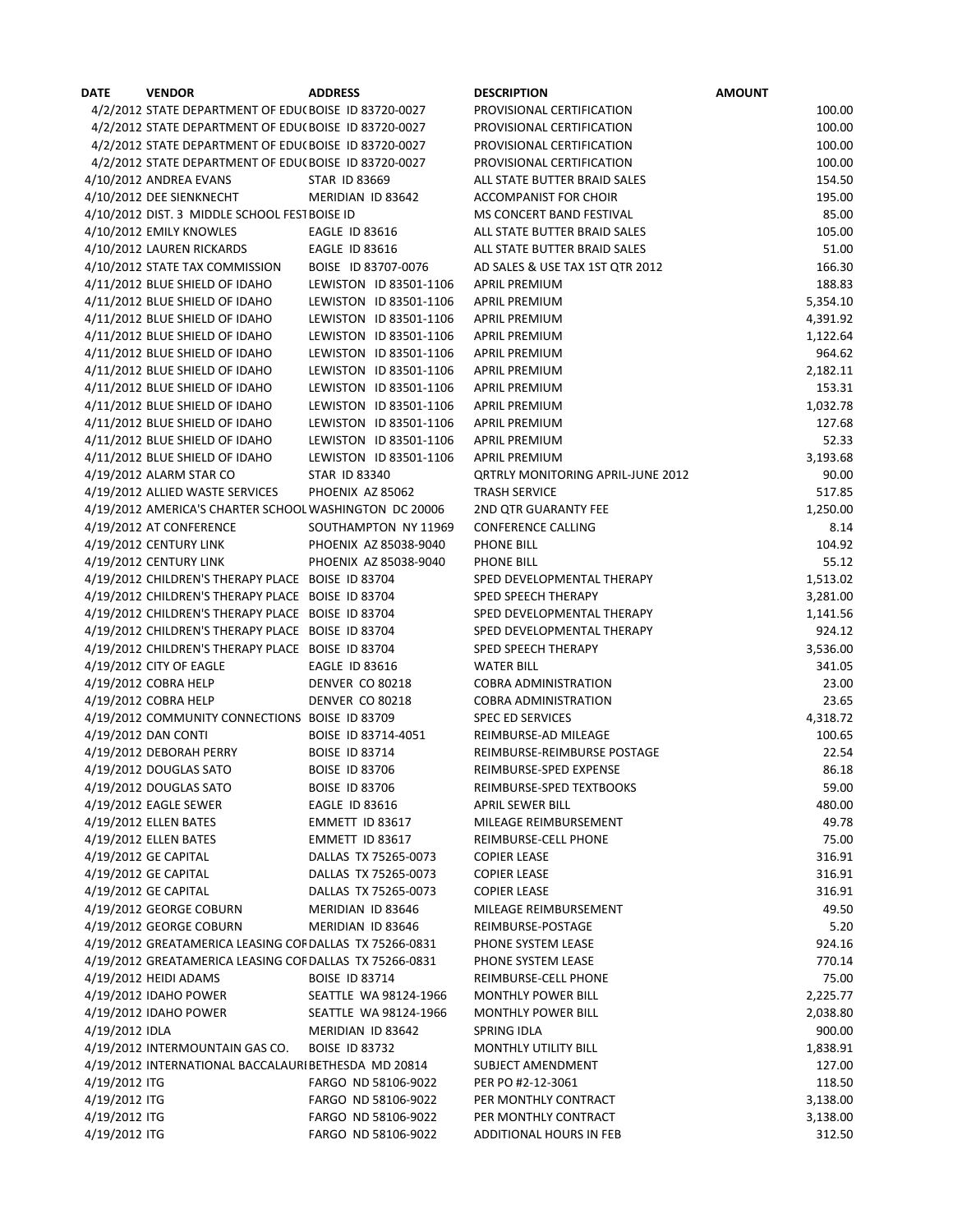| 4/19/2012 LARRY ROGIEN                                  | MERIDIAN ID 83642       | REIMBURSE-MOUNTS FOR PROJECTORS | 12.65    |
|---------------------------------------------------------|-------------------------|---------------------------------|----------|
| 4/19/2012 LARRY ROGIEN                                  | MERIDIAN ID 83642       | REIMBURSE-ACCREDITATION FOLDERS | 18.00    |
| 4/19/2012 LISA HOLT                                     | <b>EAGLE ID 83616</b>   | REIMBURSE-SUPPLIES              | 90.14    |
| 4/19/2012 MAUREEN MILEY                                 | <b>BOISE ID 83706</b>   | REIMBURSE-SUPPLIES              | 178.33   |
| 4/19/2012 OFFICE DEPOT                                  | CINCINNATI OH 45263     | OFFICE SUPPLIES                 | 59.55    |
| 4/19/2012 OFFICE DEPOT                                  | CINCINNATI OH 45263     | OFFICE SUPPLIES                 | 63.33    |
| 4/19/2012 OFFICE DEPOT                                  | CINCINNATI OH 45263     | OFFICE SUPPLIES                 | 19.85    |
| 4/19/2012 OFFICE DEPOT                                  | CINCINNATI OH 45263     | OFFICE SUPPLIES                 | 21.11    |
| 4/19/2012 OFFICE DEPOT                                  | CINCINNATI OH 45263     | <b>OFFICE SUPPLIES</b>          | 174.09   |
| 4/19/2012 OFFICE DEPOT                                  | CINCINNATI OH 45263     | OFFICE SUPPLIES                 | 119.14   |
| 4/19/2012 OFFICE DEPOT                                  | CINCINNATI OH 45263     | <b>OFFICE SUPPLIES</b>          | 87.06    |
| 4/19/2012 OFFICE DEPOT                                  | CINCINNATI OH 45263     | <b>OFFICE SUPPLIES</b>          | 126.61   |
| 4/19/2012 OFFICE DEPOT                                  | CINCINNATI OH 45263     | OFFICE SUPPLIES                 | 29.02    |
| 4/19/2012 OXARC                                         | SPOKANE WA 99220-2605   | SAFETY INSPECTION               | 154.95   |
| 4/19/2012 PINNACLE JANITORIAL SERVIC NAMPA ID 83686     |                         | JANITORIAL SERVICES MARCH 2012  | 900.00   |
| 4/19/2012 RICOH USA INC                                 | CHICAGO IL 60680-2815   | <b>COPY CHARGES</b>             | 264.43   |
| 4/19/2012 RICOH USA INC                                 | CHICAGO IL 60680-2815   | <b>COPY CHARGES</b>             | 104.03   |
| 4/19/2012 RICOH USA INC                                 | CHICAGO IL 60680-2815   | <b>COPY CHARGES</b>             | 395.36   |
| 4/19/2012 SOLUTIONPRO                                   | <b>BOISE ID 83709</b>   | <b>FIBER WTF</b>                |          |
| 4/19/2012 STATE INSURANCE FUND                          | BOISE ID 83799-0002     |                                 | 1,398.00 |
|                                                         |                         | <b>WORKERS COMPENSATION</b>     | 1,136.00 |
| 4/19/2012 TROXELL COMMUNICATIONS PHOENIX AZ 85040       |                         | <b>5 PROJECTORS</b>             | 2,995.00 |
| 4/19/2012 WAXIE SANITARY SUPPLY                         | SAN DIEGO CA 92138-1006 | JANITORIAL SUPPLIES             | 45.63    |
| 4/19/2012 WAXIE SANITARY SUPPLY                         | SAN DIEGO CA 92138-1006 | JANITORIAL SUPPLIES             | 333.85   |
| 4/19/2012 WAXIE SANITARY SUPPLY                         | SAN DIEGO CA 92138-1006 | <b>JANITORIAL SUPPLIES</b>      | 371.16   |
| 4/25/2012 ADAMS, HEIDI                                  | <b>EAGLE ID 83616</b>   | COMPENSATION                    | 5,702.48 |
| 4/25/2012 BAILEY, MARCEL                                | CALDWELL ID 83607       | COMPENSATION                    | 1,851.45 |
| 4/25/2012 BARBER, NORA                                  | <b>STAR ID 83669</b>    | <b>COMPENSATION</b>             | 150.00   |
| 4/25/2012 BATES, ELLEN                                  | EMMETT ID 83617         | COMPENSATION                    | 3,015.19 |
| 4/25/2012 BEATTY, EILEEN                                | <b>BOISE ID 83704</b>   | COMPENSATION                    | 3,640.50 |
| 4/25/2012 BERG, TISHA                                   | MERIDIAN ID 83646       | <b>COMPENSATION</b>             | 3,508.83 |
| 4/25/2012 BIDWELL, JOSEPH                               | <b>BOISE ID 83713</b>   | <b>COMPENSATION</b>             | 2,587.33 |
| 4/25/2012 CASETTA, VICTORIA                             | EMMETT ID 83617         | COMPENSATION                    | 75.00    |
| 4/25/2012 CASTRIGNO, MELISSA                            | <b>EAGLE ID 83616</b>   | <b>COMPENSATION</b>             | 1,222.50 |
| 4/25/2012 CHOCHREK, CARIN                               | <b>BOISE ID 83703</b>   | COMPENSATION                    | 4,722.00 |
| 4/25/2012 COBURN, GEORGE                                | MERIDIAN ID 83646       | COMPENSATION                    | 5,867.40 |
| 4/25/2012 COMPTON, CYNTHIA                              | <b>EAGLE ID 83616</b>   | COMPENSATION                    | 2,847.75 |
| 4/25/2012 CONTI, DAN                                    | <b>BOISE ID 83714</b>   | COMPENSATION                    | 4,937.58 |
| 4/25/2012 CORONADO, ADRIEN                              | <b>BOISE ID 83706</b>   | COMPENSATION                    | 3,724.00 |
| 4/25/2012 DAVIS, SHAY                                   | MERIDIAN ID 83646       | COMPENSATION                    | 3,280.66 |
| 4/25/2012 DOYLE, TRINA                                  | EMMETT ID 83617         | <b>COMPENSATION</b>             | 3,640.50 |
| 4/25/2012 DRAIN, DRAIN                                  | <b>EAGLE ID 83616</b>   | COMPENSATION                    | 3,466.74 |
| 4/25/2012 DRICK, BONNIE                                 | EAGLE ID 83616          | <b>COMPENSATION</b>             | 4,623.83 |
| 4/25/2012 EARDLEY, TERESA                               | MERIDIAN ID 83646       | COMPENSATION                    | 2,587.33 |
| 4/25/2012 ECHOLS, WENDY                                 | MERIDIAN ID 83646       | <b>COMPENSATION</b>             | 150.00   |
| 4/25/2012 ESCALERA, CARMELITA                           | MERIDIAN ID 83646       | COMPENSATION                    | 600.00   |
| 4/25/2012 EVERTS, JENNIFER                              | KUNA ID 83634           | COMPENSATION                    | 2,556.33 |
| 4/25/2012 FRASIER, JAMES                                | MERIDIAN ID 83646       | COMPENSATION                    | 37.50    |
| 4/25/2012 GINNER, SHAWNA                                | <b>EAGLE ID 83616</b>   | COMPENSATION                    | 1,920.00 |
| 4/25/2012 GOWERS, MINDI                                 | <b>NAMPA ID 83686</b>   | COMPENSATION                    | 1,811.25 |
| 4/25/2012 HANDYSIDE, JULIE                              | <b>NAMPA ID 83651</b>   | <b>COMPENSATION</b>             | 3,382.25 |
| 4/25/2012 HANSEN, JOHN                                  | <b>BOISE ID 83716</b>   | <b>COMPENSATION</b>             | 4,722.00 |
| 4/25/2012 HANSON, JUSTIN                                | <b>BOISE ID 83709</b>   | COMPENSATION                    | 657.50   |
|                                                         |                         |                                 |          |
| 4/25/2012 HAWKINS, CASEY<br>4/25/2012 HENDERSHOT, CAROL | EAGLE ID 83616          | <b>COMPENSATION</b>             | 4,742.83 |
|                                                         | STAR ID 83669           | COMPENSATION                    | 3,142.16 |
| 4/25/2012 HOLT, LISA                                    | EAGLE ID 83616          | COMPENSATION                    | 2,587.33 |
| 4/25/2012 HOWE, JANEANE                                 | <b>EAGLE ID 83616</b>   | COMPENSATION                    | 455.00   |
| 4/25/2012 HUGHES, CATHY                                 | <b>STAR ID 83669</b>    | COMPENSATION                    | 1,120.00 |
| 4/25/2012 JAMROG, JEANNIE                               | EAGLE ID 83616          | <b>COMPENSATION</b>             | 1,285.00 |
| 4/25/2012 JENSEN, ALINA                                 | <b>BOISE ID 83702</b>   | <b>COMPENSATION</b>             | 4,728.00 |
| 4/25/2012 KNOX, DEBRA                                   | <b>BOISE ID 83705</b>   | COMPENSATION                    | 4,561.33 |
| 4/25/2012 KRAUSE, LESLIE                                | <b>EAGLE ID 83616</b>   | COMPENSATION                    | 1,092.50 |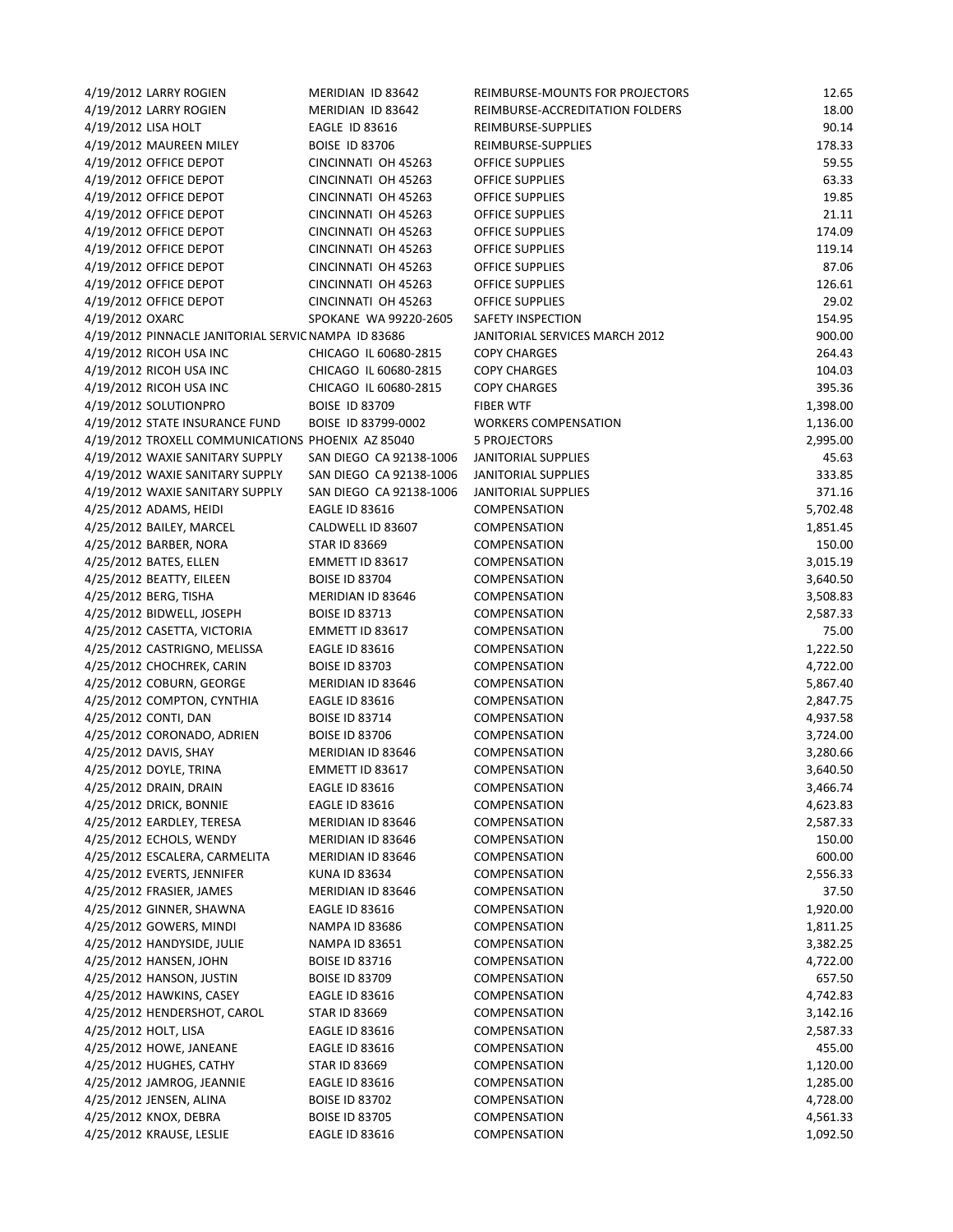| 4/25/2012 KULIG, MEGAN                                 | <b>EAGLE ID 83616</b>  | COMPENSATION                  | 567.50           |
|--------------------------------------------------------|------------------------|-------------------------------|------------------|
| 4/25/2012 LAMAR, SUSAN                                 | <b>EAGLE ID 83616</b>  | <b>COMPENSATION</b>           | 262.50           |
| 4/25/2012 LEATHERMAN, LAIENA                           | <b>EAGLE ID 83616</b>  | <b>COMPENSATION</b>           | 1,888.75         |
| 4/25/2012 LEDESMA, ROY                                 | <b>EAGLE ID 83616</b>  | COMPENSATION                  | 1,514.25         |
| 4/25/2012 LEHMAN, BRITTNEY                             | <b>BOISE ID 83702</b>  | COMPENSATION                  | 1,896.16         |
| 4/25/2012 LLOYD, KRISTA                                | <b>EAGLE ID 83616</b>  | COMPENSATION                  | 3,055.36         |
| 4/25/2012 MCDONALD, MARILYN                            | <b>STAR ID 83669</b>   | COMPENSATION                  | 600.00           |
| 4/25/2012 MILEY, MAUREEN                               | <b>BOISE ID 83706</b>  | COMPENSATION                  | 3,382.25         |
| 4/25/2012 NIELSEN, KATIE                               | EMMETT ID 83617        | <b>COMPENSATION</b>           | 632.50           |
| 4/25/2012 NOBLE, ROSANNE                               | MERIDIAN ID 83646      | COMPENSATION                  | 4,065.91         |
| 4/25/2012 OLIVETTI, PAIGE                              | <b>BOISE ID 83705</b>  | <b>COMPENSATION</b>           | 3,087.33         |
| 4/25/2012 O'TOOLE, MAUREEN                             | <b>EAGLE ID 83616</b>  | COMPENSATION                  | 1,964.33         |
| 4/25/2012 PEMBLE, JOAN                                 | CALDWELL ID 83605      | COMPENSATION                  | 4,722.00         |
| 4/25/2012 PERRY, DEBORAH                               | <b>BOISE ID 83714</b>  | COMPENSATION                  | 2,528.50         |
| 4/25/2012 RAU, SHIRLEY                                 | <b>BOISE ID 83703</b>  | <b>COMPENSATION</b>           | 5,053.25         |
| 4/25/2012 REX, PATRICE                                 | MERIDIAN ID 83646      | <b>COMPENSATION</b>           | 2,587.33         |
|                                                        | <b>STAR ID 83669</b>   |                               |                  |
| 4/25/2012 RODEGHIERO, MARIAH                           |                        | COMPENSATION                  | 1,888.75         |
| 4/25/2012 ROGIEN, LAWRENCE                             | MERIDIAN ID 83642      | COMPENSATION                  | 6,916.67         |
| 4/25/2012 ROSENBAUM, JOAN                              | <b>NAMPA ID 83687</b>  | COMPENSATION                  | 4,937.00         |
| 4/25/2012 SATO, DOUGLAS                                | <b>BOISE ID 83706</b>  | COMPENSATION                  | 4,506.45         |
| 4/25/2012 SAWYERS, GEORJJA                             | <b>BOISE ID 83702</b>  | COMPENSATION                  | 2,556.33         |
| 4/25/2012 SAXTON, LORI                                 | <b>STAR ID 83669</b>   | COMPENSATION                  | 727.50           |
| 4/25/2012 SCOTT, DONNA                                 | <b>EAGLE ID 83616</b>  | COMPENSATION                  | 4,148.92         |
| 4/25/2012 SIENKNECHT, DEANNA                           | MERIDIAN ID 83642      | COMPENSATION                  | 75.00            |
| 4/25/2012 SMITH, BRANDI                                | MERIDIAN ID 83646      | COMPENSATION                  | 562.50           |
| 4/25/2012 STICE, KATHY                                 | <b>BOISE ID 83714</b>  | COMPENSATION                  | 3,640.50         |
| 4/25/2012 TAYLOR, BRENDA                               | <b>EAGLE ID 83616</b>  | <b>COMPENSATION</b>           | 625.00           |
| 4/25/2012 TEUSCHER, MARY                               | <b>STAR ID 83669</b>   | COMPENSATION                  | 825.00           |
| 4/25/2012 THIBAULT, KIMBERLY                           | <b>EAGLE ID 83616</b>  | COMPENSATION                  | 337.50           |
| 4/25/2012 TOBEY, LAURA                                 | MERIDIAN ID 83646      | COMPENSATION                  | 612.50           |
| 4/25/2012 TUCKER, CATHY                                | <b>EAGLE ID 83616</b>  | <b>COMPENSATION</b>           | 1,200.00         |
| 4/25/2012 VANPAEPEGHEM, SHIRLEY                        | MERIDIAN ID 83642      | COMPENSATION                  | 4,791.68         |
| 4/25/2012 WALLER, ERIN                                 | <b>EAGLE ID 83616</b>  | COMPENSATION                  | 2,587.33         |
| 4/25/2012 WARNER, MONIQUE                              | <b>EAGLE ID 83616</b>  | COMPENSATION                  | 310.00           |
| 4/25/2012 WEST, TAMELA                                 | MERIDIAN ID 83646      | COMPENSATION                  | 4,128.08         |
| 4/25/2012 WHITT, HEATHER                               | <b>BOISE ID 83702</b>  | <b>COMPENSATION</b>           | 1,482.66         |
| 4/25/2012 WILCOX, LINDA                                | <b>EAGLE ID 83616</b>  | COMPENSATION                  | 562.50           |
| 4/27/2012 BROKERS NATIONAL LIFE                        | FT WORTH TX 76199-0339 | DENTAL INSURANCE - 04-2012    | 60.16            |
| 4/27/2012 BROKERS NATIONAL LIFE                        | FT WORTH TX 76199-0339 | DENTAL INSURANCE - 04-2012    | 56.80            |
|                                                        | FT WORTH TX 76199-0339 | DENTAL INSURANCE - 04-2012    |                  |
| 4/27/2012 BROKERS NATIONAL LIFE                        |                        | DENTAL INSURANCE - 04-2012    | 596.33<br>422.51 |
| 4/27/2012 BROKERS NATIONAL LIFE                        | FT WORTH TX 76199-0339 |                               |                  |
| 4/27/2012 BROKERS NATIONAL LIFE                        | FT WORTH TX 76199-0339 | DENTAL INSURANCE - 04-2012    | 16.67            |
| 4/27/2012 BROKERS NATIONAL LIFE                        | FT WORTH TX 76199-0339 | DENTAL INSURANCE - 04-2012    | 85.20            |
| 4/27/2012 BROKERS NATIONAL LIFE                        | FT WORTH TX 76199-0339 | <b>APRIL BILLING FEE</b>      | 10.00            |
| 4/27/2012 BROWN BUS                                    | <b>NAMPA ID 83686</b>  | <b>MARCH TRANSPORTATION</b>   | 39,750.85        |
| 4/27/2012 BROWN BUS                                    | <b>NAMPA ID 83686</b>  | <b>4TH GRADE FIELD TRIP</b>   | 234.00           |
| 4/27/2012 BROWN BUS                                    | <b>NAMPA ID 83686</b>  | JAZZ BAND TO BSU              | 208.00           |
| 4/27/2012 HEALTH EQUITY INC                            | PORTLAND OR 97219      | HSA EMPLOYER CONTR. - 04-2012 | 938.50           |
| 4/27/2012 HEALTH EQUITY INC                            | PORTLAND OR 97219      | HSA EMPLOYER CONTR. - 04-2012 | 661.50           |
| 4/27/2012 HEALTH EQUITY INC                            | PORTLAND OR 97219      | HSA EMPLOYER CONTR. - 04-2012 | 300.00           |
| 4/27/2012 LIFEWISE                                     | SEATTLE WA 98124-1310  | LIFE INSURANCE - 04-2012      | 231.82           |
| 4/27/2012 LIFEWISE                                     | SEATTLE WA 98124-1310  | LIFE INSURANCE - 04-2012      | 167.09           |
| 4/27/2012 LIFEWISE                                     | SEATTLE WA 98124-1310  | SPEC ED INSURANCE - 04-2012   | 45.45            |
| 4/27/2012 LIFEWISE                                     | SEATTLE WA 98124-1310  | LIFE INSURANCE - 04-2012      | 57.96            |
| 4/27/2012 PUBLIC EMPLOYEE RETIREMEIBOISE ID 83720-0078 |                        | EMPLOYER PERSI - 04-2012      | 8,441.40         |
| 4/27/2012 PUBLIC EMPLOYEE RETIREMEIBOISE ID 83720-0078 |                        | RET SICK LEAVE - 04-2012      | 942.44           |
| 4/27/2012 PUBLIC EMPLOYEE RETIREMEIBOISE ID 83720-0078 |                        | EMPLOYER PERSI - 04-2012      | 2,621.71         |
| 4/27/2012 PUBLIC EMPLOYEE RETIREMEIBOISE ID 83720-0078 |                        | RET SICK LEAVE - 04-2012      | 719.84           |
| 4/27/2012 PUBLIC EMPLOYEE RETIREMEIBOISE ID 83720-0078 |                        | EMPLOYER PERSI - 04-2012      | 6,447.45         |
| 4/27/2012 PUBLIC EMPLOYEE RETIREMEIBOISE ID 83720-0078 |                        | RET SICK LEAVE - 04-2012      | 292.70           |
| 4/27/2012 PUBLIC EMPLOYEE RETIREMEIBOISE ID 83720-0078 |                        | EMPLOYER PERSI - 04-2012      | 922.00           |
|                                                        |                        |                               |                  |